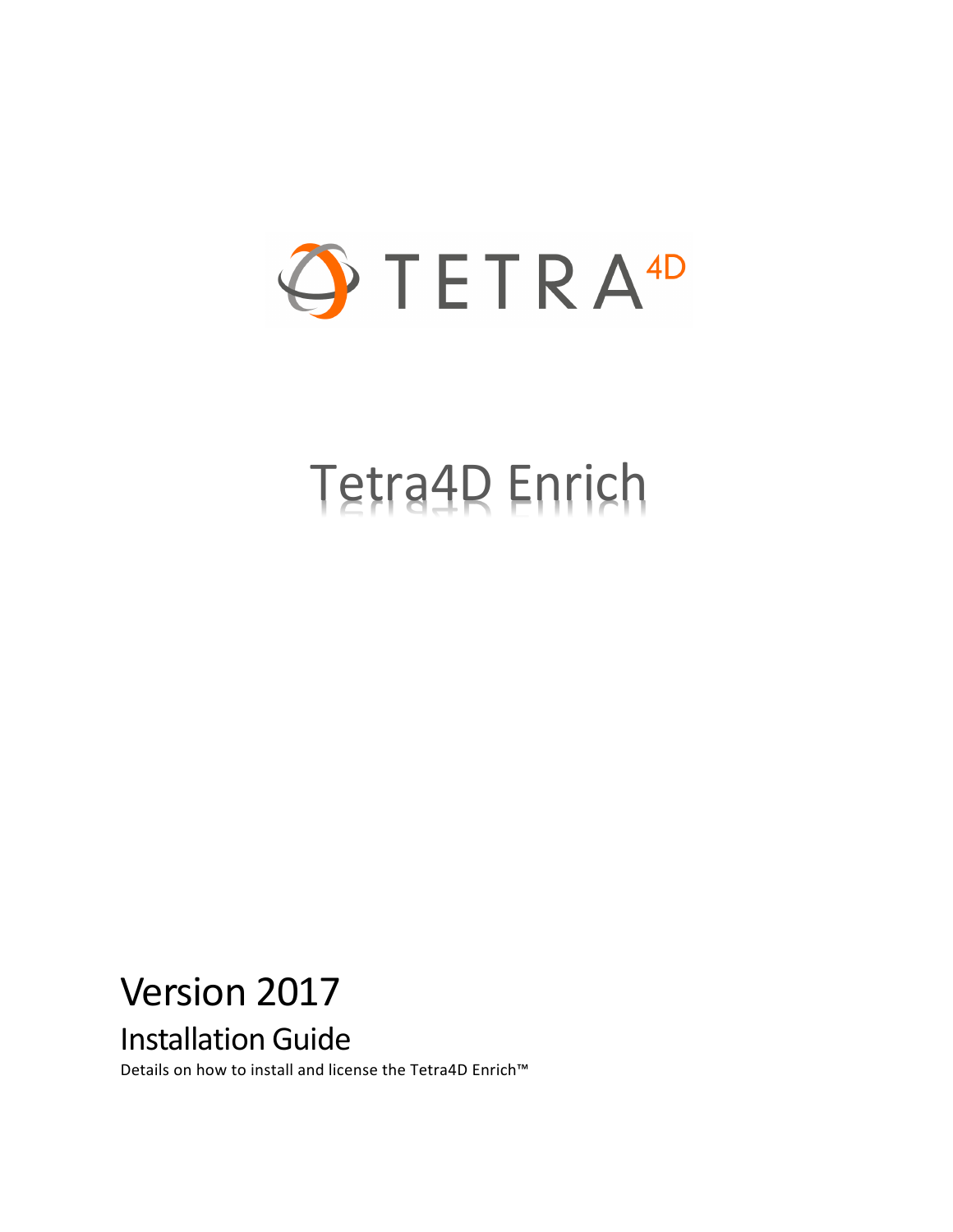## **Table of Contents**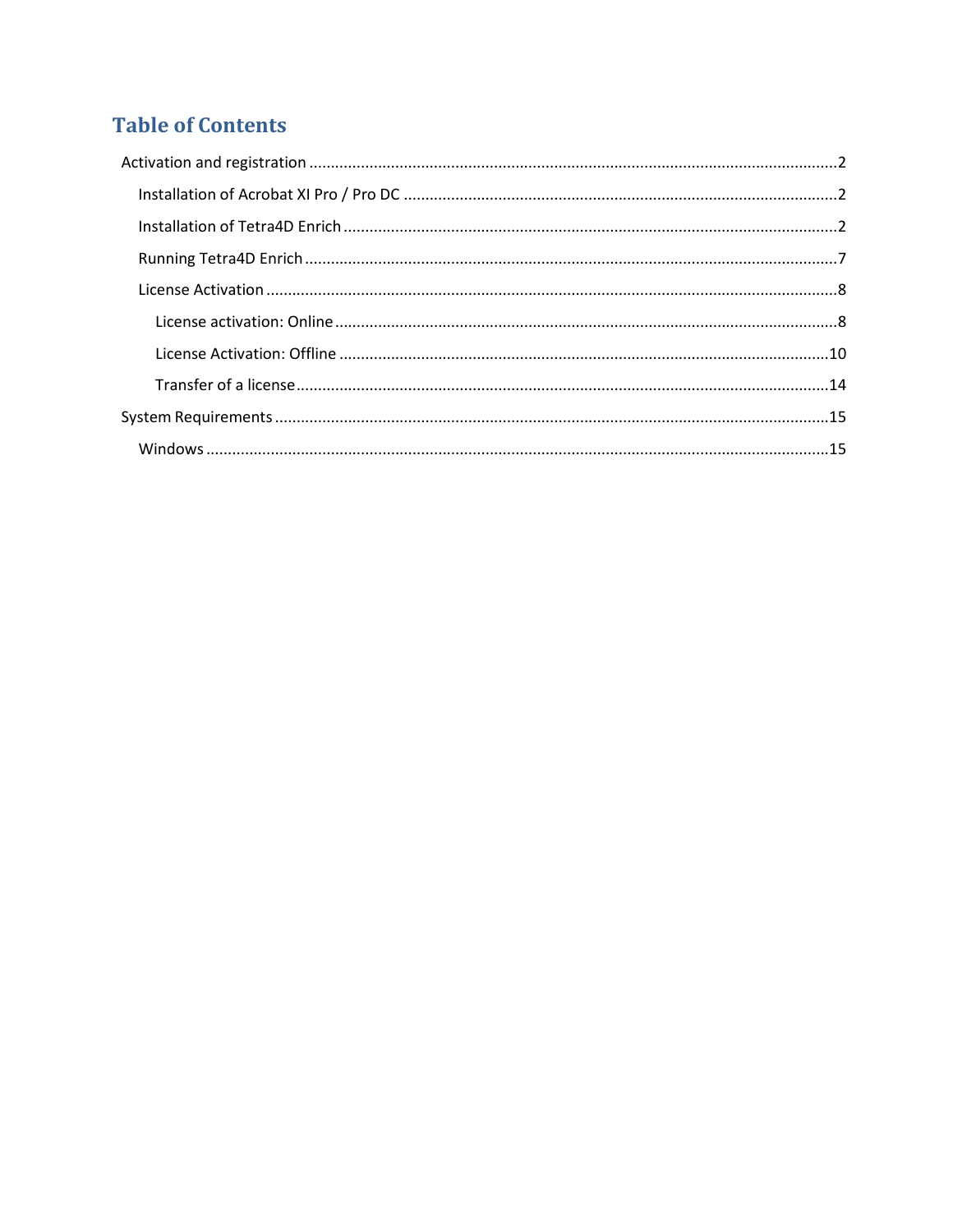# <span id="page-2-0"></span>**Activation and registration**

### <span id="page-2-1"></span>**Installation of Acrobat XI Pro / Pro DC**

Tetra4D Enrich has been developed as an Add-in for Adobe® Acrobat® Pro and supports versions XI and DC. As such, Acrobat XI Pro or Pro DC is required to be installed for Tetra4D Enrich to function.

A free trial of Acrobat Pro DC can be downloaded at: [http://www.adobe.com/cfusion/tdrc/index.cfm?product=acrobat\\_pro](http://www.adobe.com/cfusion/tdrc/index.cfm?product=acrobat_pro)

Please refer to<https://helpx.adobe.com/creative-cloud/learn/tutorials/acrobat.html#get-started> and <https://helpx.adobe.com/document-cloud.html> for detailed instructions and troubleshooting related to Acrobat XI Pro / Pro DC.

If you have not yet purchased Acrobat Pro, it can be purchased along with Tetra4D Enrich as a package called *Tetra4D Enrich Bundle* online at:<http://www.tetra4d.com/store>

#### <span id="page-2-2"></span>**Installation of Tetra4D Enrich**

#### **Important remark:**

Installing Tetra4D Enrich product also installs Tetra4D Converter product.

The Tetra4D Enrich includes Tetra4D Converter product in order to provide the features to convert native 3D CAD data into PDF document.

During the installation process, the "Tetra4D Enrich" installer will install two Acrobat plugins (Tetra4D Enrich and Tetra4D Converter).

- 1. Download and run the "Tetra4D Enrich" installer. The installer should have been emailed to you along with your license/serial number. You can also find it in your [Customer Portal](https://system.netsuite.com/core/media/media.nl?id=1512340&c=1268810&h=7381c1353a387fc86a78&_xt=.html)
- 2. Select the desired setup language and choose **OK:**

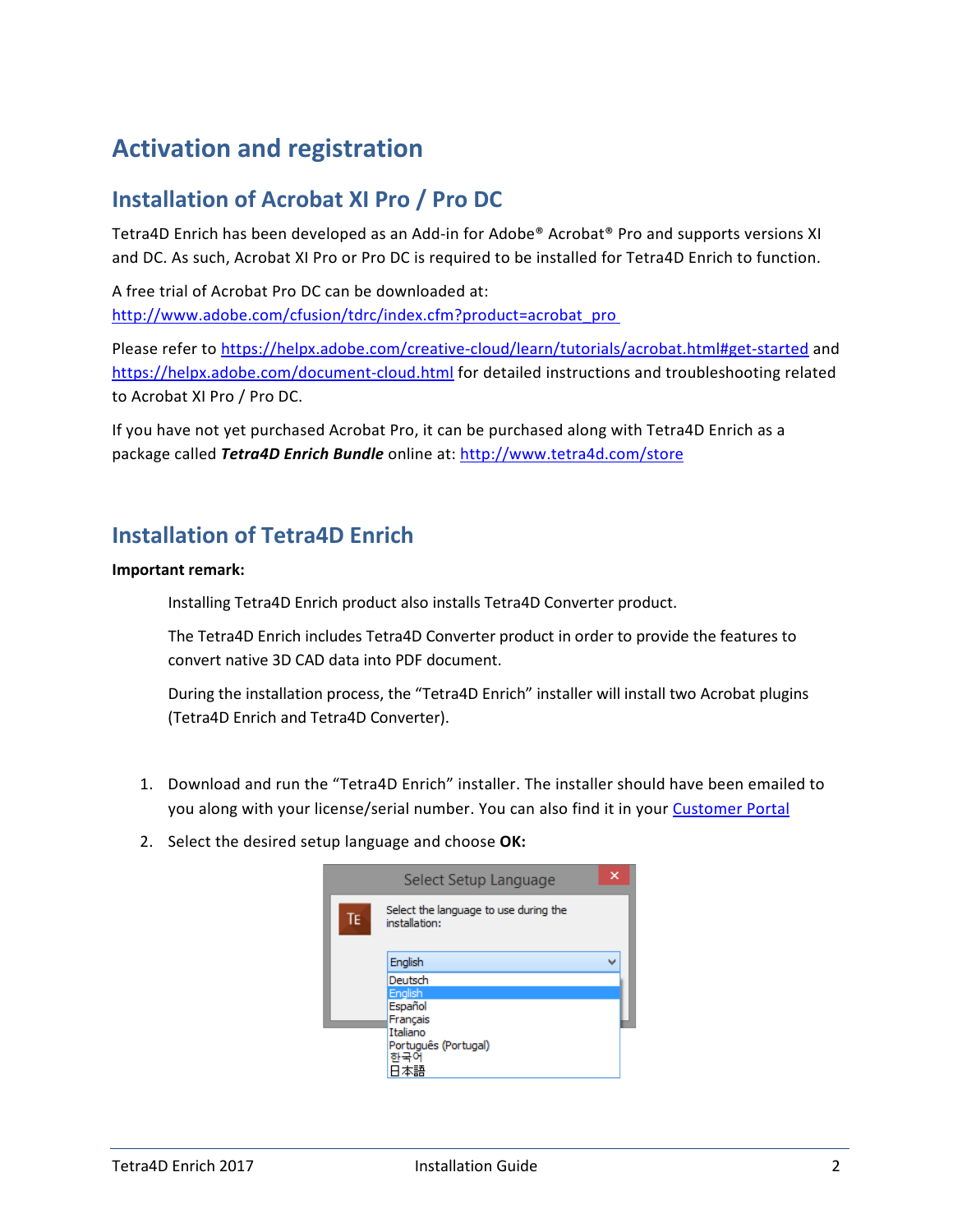3. The installation programs welcome screen is then displayed. Click **Next** to continue:



4. If Tetra4D Converter is already installed, on your computer, the below dialog will be displayed. Read the important message for the users of the Tetra4D Converter product, and click **Next** to continue:

| ×<br>Setup - Tetra4D Enrich<br>TE.                                                                                                                                                                                                                                                                                                                                                                                       |
|--------------------------------------------------------------------------------------------------------------------------------------------------------------------------------------------------------------------------------------------------------------------------------------------------------------------------------------------------------------------------------------------------------------------------|
| Please Read: IMPORTANT message for USERS OF TETRA4D CONVERTER<br>TE<br>Installation of Tetra4D Enrich 2016 on an older version of Tetra4D Converter                                                                                                                                                                                                                                                                      |
| You are about to install Tetra4D Enrich on a computer with Tetra4D Converter.<br>Tetra4D Enrich is based on the very latest of Tetra4D conversion technology, and it<br>will overwrite your current copy of Tetra4D Converter.<br>Important: Prior to completing the installation of Tetra4D Enrich, please store the<br>earlier version of Converter prior, in case if you need to return using the earlier<br>version. |
| To find your Tetra4D Converter version number:<br>- Launch Acrobat Pro<br>- Select "3D PDF/Tetra4D Converter" in the Menu bar<br>- Select "About 3D PDF/Tetra4D Converter"<br>A dialog window will appear with your software version We recommend you take a<br>screen shot or make note of your current Tetra4D Converter version.<br>For any question related to this, please refer to the installation guide, or      |
| http://www.tetra4d.com/fag/<br>$Back$<br>Next ><br>Cancel                                                                                                                                                                                                                                                                                                                                                                |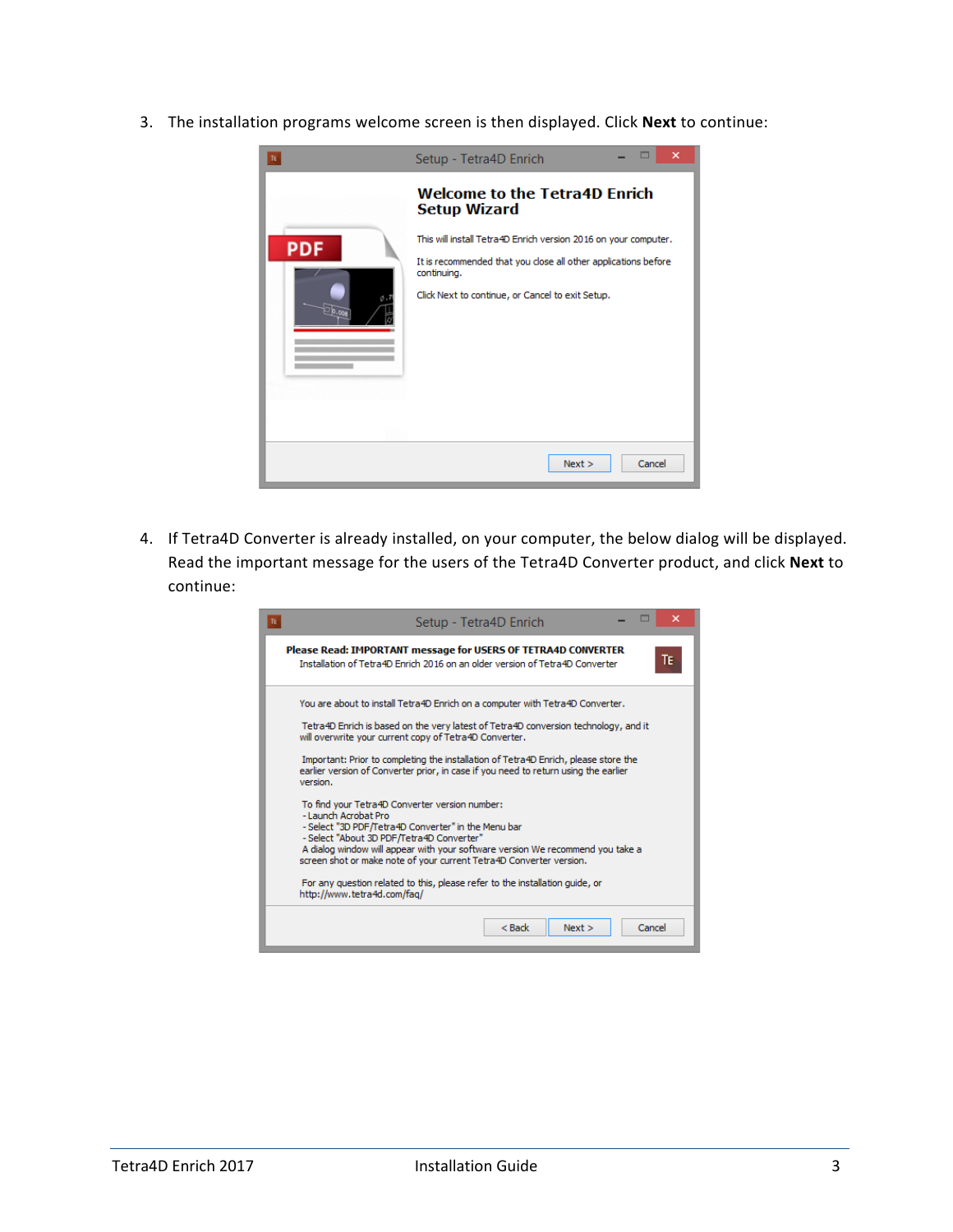5. Read and accept the End User License Agreement, then click **Next** to continue:

| Setup - Tetra4D Enrich                                                                                                                                                                                                                                                                                                                                                                                                                                                                                                                                                                                                            | ×      |
|-----------------------------------------------------------------------------------------------------------------------------------------------------------------------------------------------------------------------------------------------------------------------------------------------------------------------------------------------------------------------------------------------------------------------------------------------------------------------------------------------------------------------------------------------------------------------------------------------------------------------------------|--------|
| <b>License Agreement</b><br>Please read the following important information before continuing.                                                                                                                                                                                                                                                                                                                                                                                                                                                                                                                                    | ΙF     |
| Please read the following License Agreement. You must accept the terms of this<br>agreement before continuing with the installation.                                                                                                                                                                                                                                                                                                                                                                                                                                                                                              |        |
| Tetra4D Enrich™ Software License Agreement                                                                                                                                                                                                                                                                                                                                                                                                                                                                                                                                                                                        | ۸      |
| INOTICE TO USER: PLEASE READ THIS AGREEMENT CAREFULLY, BY COPYING,<br>INSTALLING OR USING ALL OR ANY PORTION OF THE SOFTWARE YOU ACCEPT<br>ALL THE TERMS AND CONDITIONS OF THIS AGREEMENT, INCLUDING, IN<br>PARTICULAR THE LIMITATIONS ON: USE CONTAINED IN SECTION 2;<br>TRANSFERABILITY IN SECTION 4; WARRANTY IN SECTIONS 6 AND 7; LIABILITY<br>IN SECTION 8; CONNECTIVITY AND PRIVACY IN SECTION 14; AND SPECIFIC<br>PROVISIONS AND EXCEPTIONS IN SECTION 15, YOU AGREE THAT THIS<br>AGREEMENT IS LIKE ANY WRITTEN NEGOTIATED AGREEMENT SIGNED BY YOU.<br>THIS AGREEMENT IS ENFORCEABLE AGAINST YOU AND ANY LEGAL ENTITY THAT |        |
| I accept the agreement                                                                                                                                                                                                                                                                                                                                                                                                                                                                                                                                                                                                            |        |
| I do not accept the agreement                                                                                                                                                                                                                                                                                                                                                                                                                                                                                                                                                                                                     |        |
| $Back$<br>Next                                                                                                                                                                                                                                                                                                                                                                                                                                                                                                                                                                                                                    | Cancel |

6. Read the Customer Experience Improvement Program terms.

If you don't want to participate in this program, uncheck the check-box.

Then click **Next** to continue:

| Setup - Tetra4D Enrich                                                                                                                                                                                                                                                                                                                                                                                                                                                                                                                                                                                                                                                                                                                                                                                                                                                                                   |
|----------------------------------------------------------------------------------------------------------------------------------------------------------------------------------------------------------------------------------------------------------------------------------------------------------------------------------------------------------------------------------------------------------------------------------------------------------------------------------------------------------------------------------------------------------------------------------------------------------------------------------------------------------------------------------------------------------------------------------------------------------------------------------------------------------------------------------------------------------------------------------------------------------|
| <b>Customer Experience Improvement Program</b><br>TE.<br>Help us enhance Tetra4D Enrich                                                                                                                                                                                                                                                                                                                                                                                                                                                                                                                                                                                                                                                                                                                                                                                                                  |
| We are continually seeking to develop and enhance the products and services we<br>offer to our customers. To facilitate this process, it is helpful for us to collect<br>information related to how customers use our software. By installing and using our<br>products, you are agreeing to participate in our CEIP (Customer Experience<br>Improvement Program) whereby you are granting us permission to collect, maintain,<br>process, and use analytics data related to your use of our Software. All the data we<br>collect is anonymous and we do not store any IP addresses or personally identifiable<br>information. For the purpose of the CEIP, we may rely on third party analytics services<br>to collect and process this data and such data is stored and processed on servers<br>located in EU and USA.<br>$ v $ I agree to participate to the Customer Experience Improvement Program. |
| Cancel<br>$Back$<br>Next                                                                                                                                                                                                                                                                                                                                                                                                                                                                                                                                                                                                                                                                                                                                                                                                                                                                                 |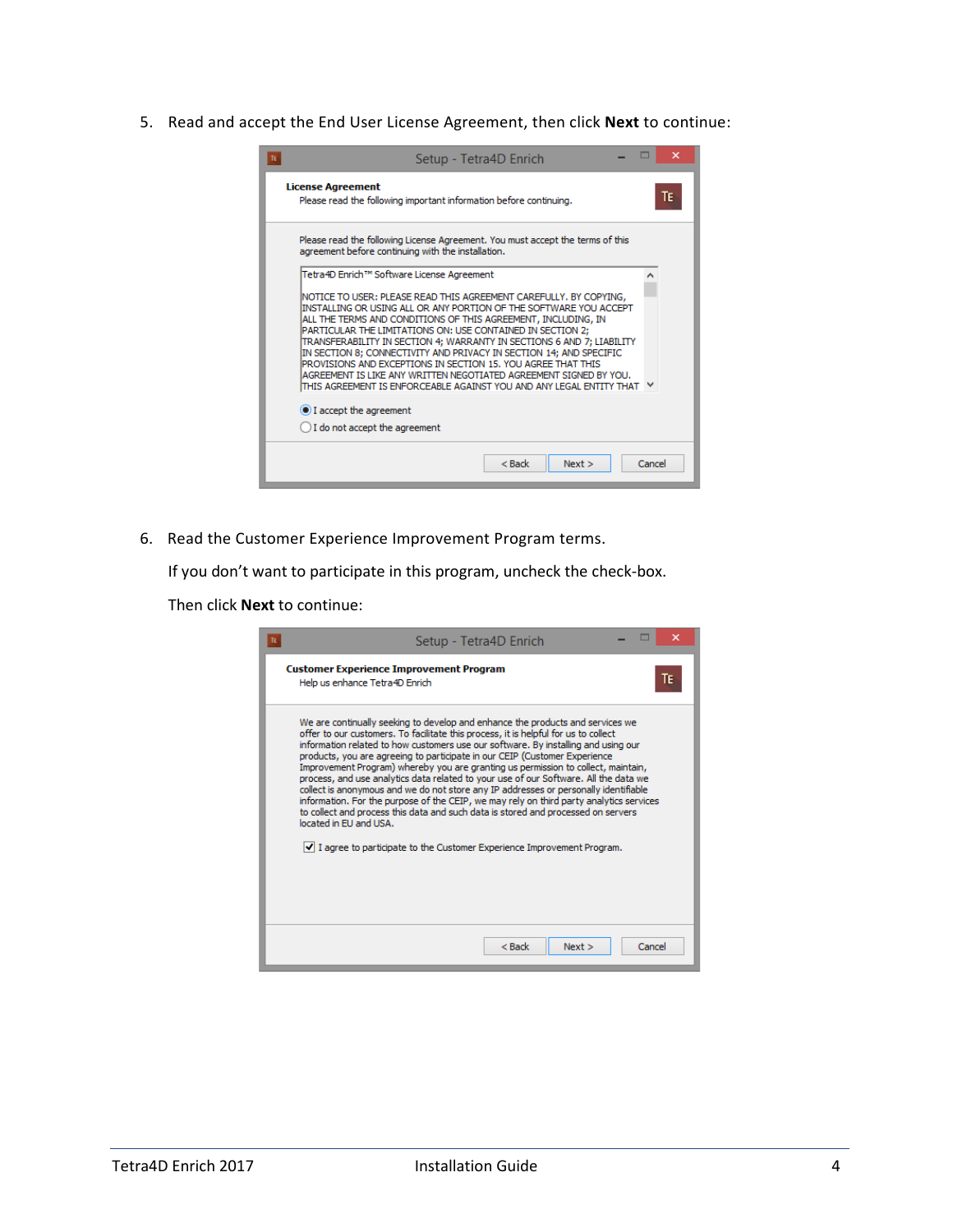7. Enter you user information (optional), then click **Next** to continue:

| TE                                                        | Setup - Tetra4D Enrich |        | $\boldsymbol{\mathsf{x}}$ |
|-----------------------------------------------------------|------------------------|--------|---------------------------|
| <b>User Information</b><br>Please enter your information. |                        |        | TE.                       |
| User Name:<br>Organization:                               |                        |        |                           |
|                                                           |                        |        |                           |
|                                                           |                        |        |                           |
|                                                           |                        |        |                           |
|                                                           | $<$ Back<br>Next       | Cancel |                           |

8. Finally, review the installation information and click **Install**:

| Setup - Tetra4D Enrich                                                                                                                                                           | ×      |
|----------------------------------------------------------------------------------------------------------------------------------------------------------------------------------|--------|
| <b>Ready to Install</b><br>Setup is now ready to begin installing Tetra4D Enrich on your computer.                                                                               | TE.    |
| Click Install to continue with the installation, or click Back if you want to review or<br>change any settings.                                                                  |        |
| Acrobat version:<br>User information:<br>administrateur<br>Destination location:<br>C: VProgram Files (x86) VAdobe VAcrobat 2015 VAcrobat<br>Tetra4D Converter<br>Tetra4D Enrich | r.     |
| $\epsilon$                                                                                                                                                                       |        |
| $Back$<br>Insta                                                                                                                                                                  | Cancel |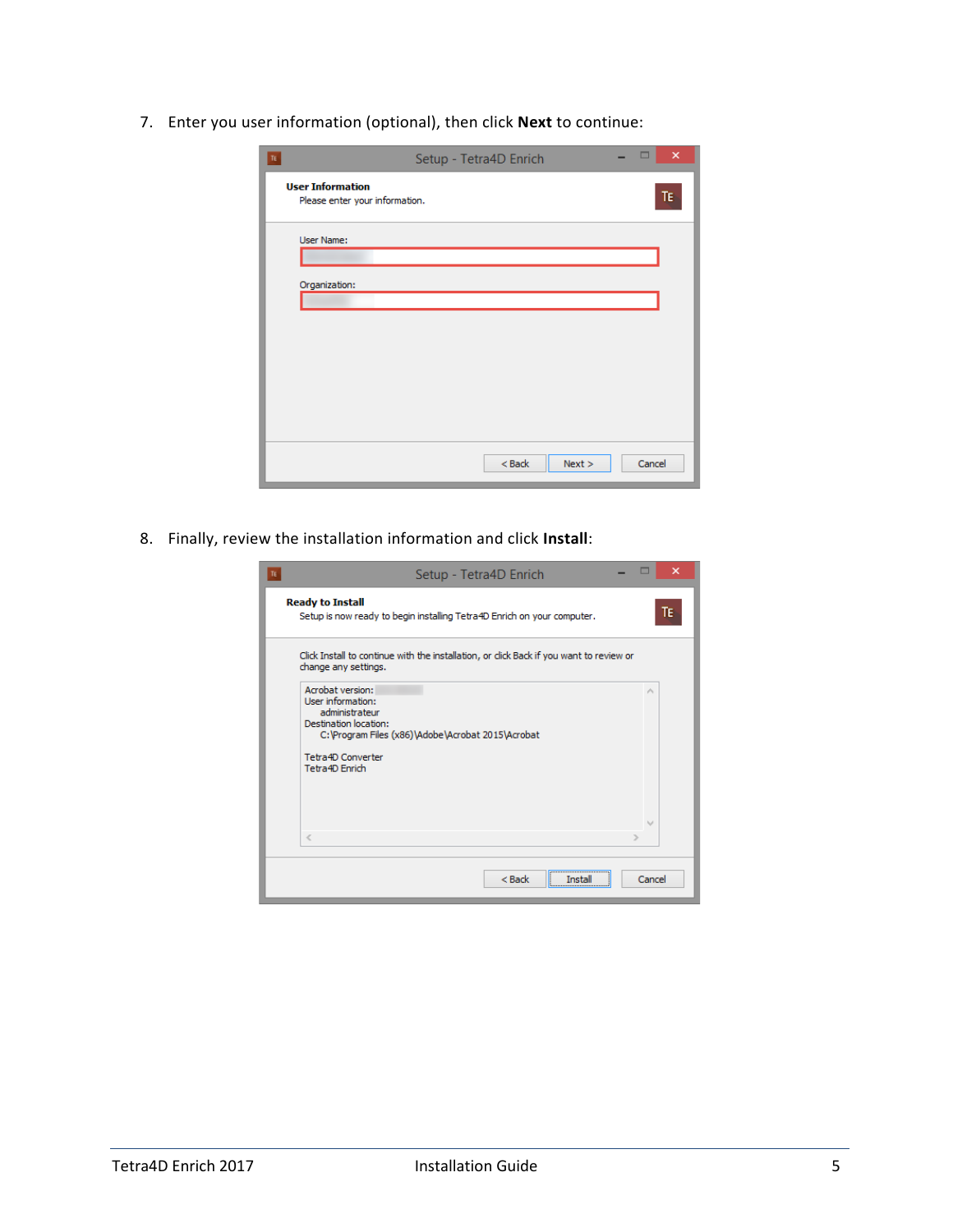After the installation is complete, the installer may notify you that a system restart is necessary in order to fully complete the installation process. If the following dialog box is displayed, please make sure that you restart your computer before trying to run the Tetra4D Enrich for the first time:

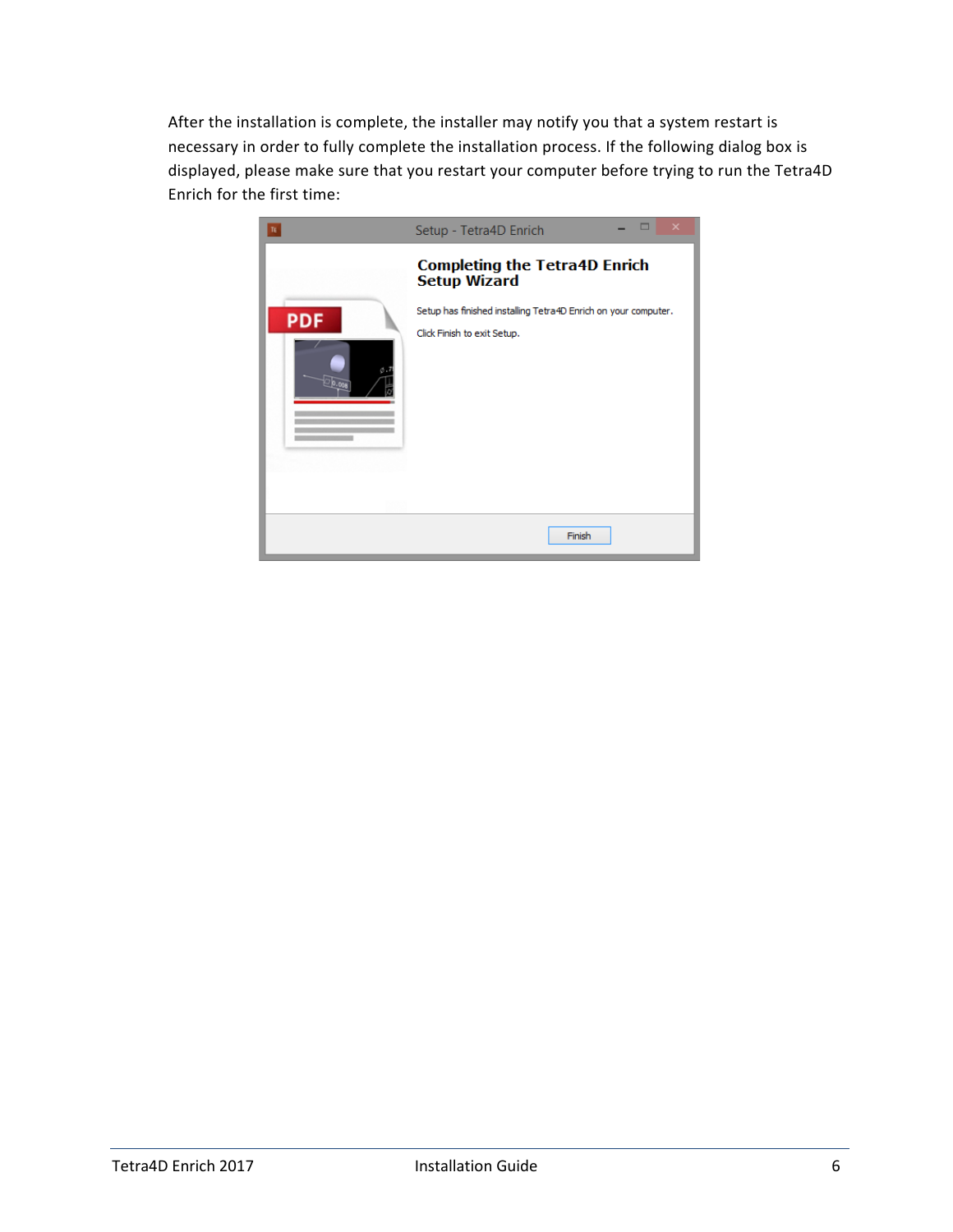### <span id="page-7-0"></span>**Running Tetra4D Enrich**

To run Tetra4D Enrich, please go to your start menu and launch Acrobat Pro. When you first launch Acrobat Pro after installing Tetra4D Enrich, you will see the following dialog box until your license has been activated.

> Tetra4D Enrich Thank you for evaluating this fully featured version of Tetra4D Enrich.Your trial<br>period will expire in 28 Days. Would you like to purchase a copy ? **Buy Now Continue Trial** I already have a serial number

Tetra4D Enrich starts automatically in a trial mode, with a 28 day duration.

- Select the **Buy Now** button to go to the Tetra4D web store to purchase licenses of the Tetra4D Enrich.
- Select the **Continue Trial** button to run in trial mode. The Tetra4D Enrich will run in trial mode for 28 days after installation.
- You should receive an email from tetra4d.com when you purchase Tetra4D Enrich with your serial number/license key and a link to the installation setup. These can also be found in your [Customer Portal.](https://system.netsuite.com/core/media/media.nl?id=1512340&c=1268810&h=7381c1353a387fc86a78&_xt=.html) To activate your license, select the **I already have a serial number** button and enter your serial number in the activation window. Detailed activation instructions can be found on the next page of this document.

If you are unsure what your license status is or just need help in general, please a support request by going to<http://www.tetra4d.com/support> or by accessing you[r Customer portal.](https://system.netsuite.com/core/media/media.nl?id=1512340&c=1268810&h=7381c1353a387fc86a78&_xt=.html)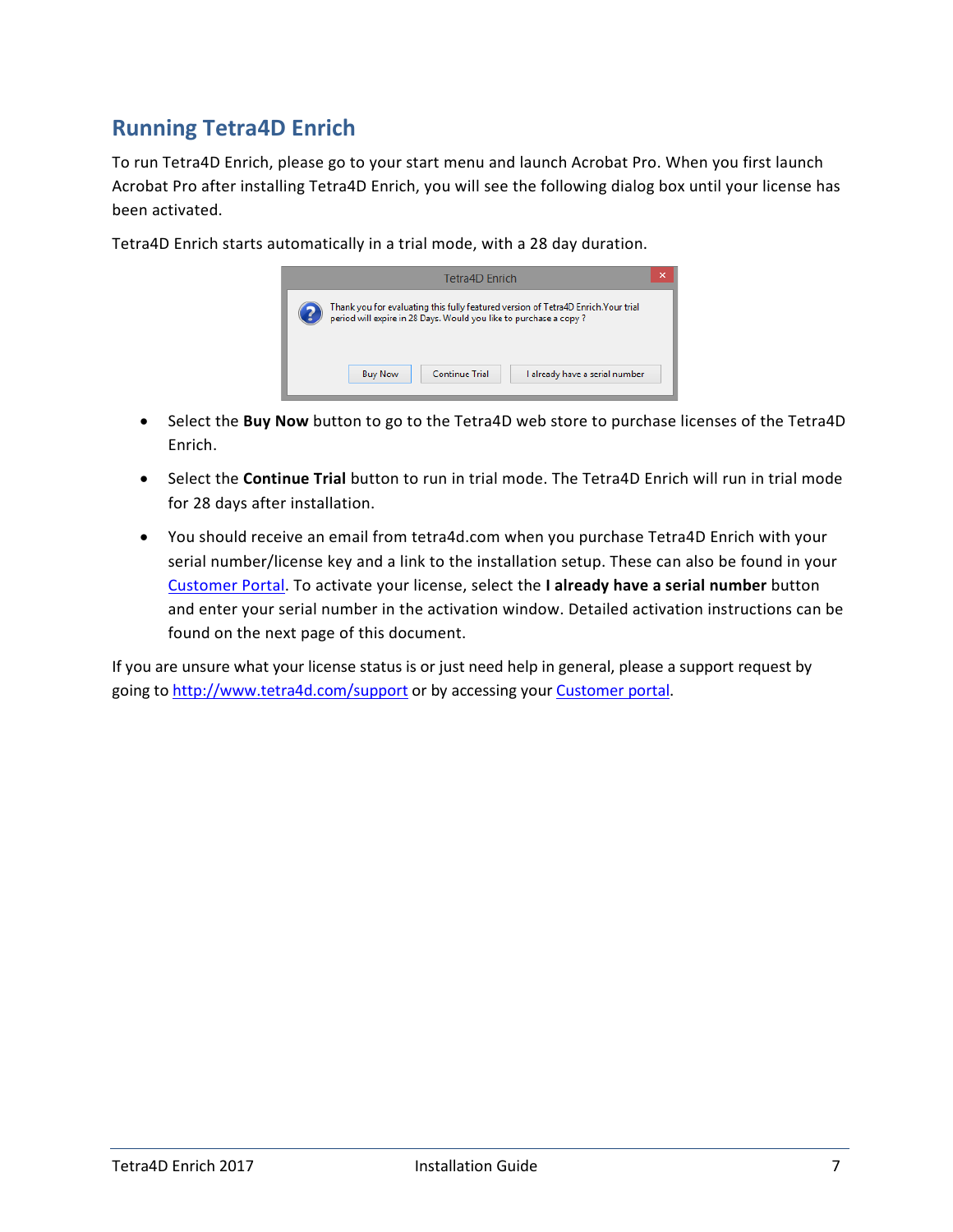### <span id="page-8-0"></span>**License Activation**

*The Tetra4D Enrich licensing system makes it possible to activate your license without contacting Tetra4D support.*

In order to adapt to various situations, Tetra4D Enrich provides different ways to activate a license on a computer:

- Online activation (computer connected to the Internet)
	- o Activation can be performed
		- From the top menu **Tetra4D Enrich > Request license** dialog box,
		- From the license manager, accessible in the top menu: **Tetra4D Converter > License manager**.

*Note:* 

*The license manager is only accessible in the Tetra4D Converter top menu.*

- Offline activation (computer not connected to the Internet)
	- o Activation can be performed from the license manager, accessible in the top menu: **Tetra4D Converter > License manager**.

#### <span id="page-8-1"></span>**License activation: Online**

To access the online activation dialog:

• Start Acrobat Pro, and select **I already have a serial number** in the Tetra4D Enrich status dialog (this dialog will pop-up if tetra4D Enrich is running in trial mode).



• Or if you are already working in Acrobat, click on the top menu **Tetra4D Enrich > Request license** to access to the Tetra4D Enrich License dialog.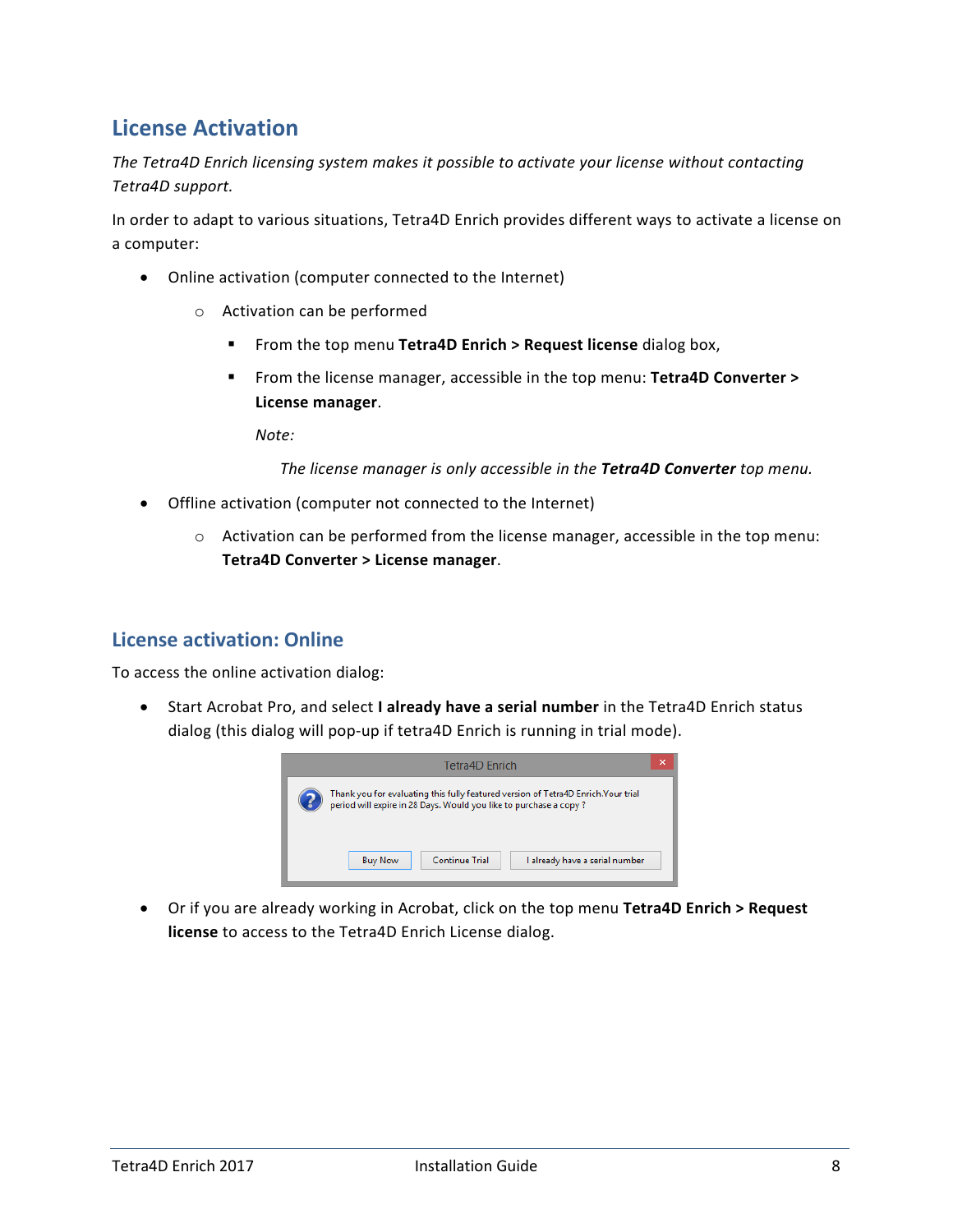• In the Tetra4D Enrich license dialog, enter your serial number

| Activate Tetra4D Enrich<br>TE<br>Your version of Tetra4D Enrich is not yet activated.<br>In order to activate it, please enter your serial number below.<br>Serial Number: | Tetra4D Enrich License |
|----------------------------------------------------------------------------------------------------------------------------------------------------------------------------|------------------------|
|                                                                                                                                                                            |                        |
|                                                                                                                                                                            |                        |

Remark:

The serial number should look like: XXXXXXX-XXXXXXXXXX-XXXXXXX-XXXXX

• Click OK to validate

*Note:*

*At this stage, an internet connection is required for the license to be activated.*

• If the activation is successful, the following message confirming the activation will be displayed.



- Press Ok to close the dialog box.
- If the activation is not successful, a dialog box will be displayed with a message indicating what the specific problem is (such as **Invalid serial number** or **Invalid license**):

|                  | <b>Tetra4D Enrich</b> |    |
|------------------|-----------------------|----|
| Invalid License. |                       |    |
|                  |                       | OK |

In such a case, please follow the **Offline activation process** instructions.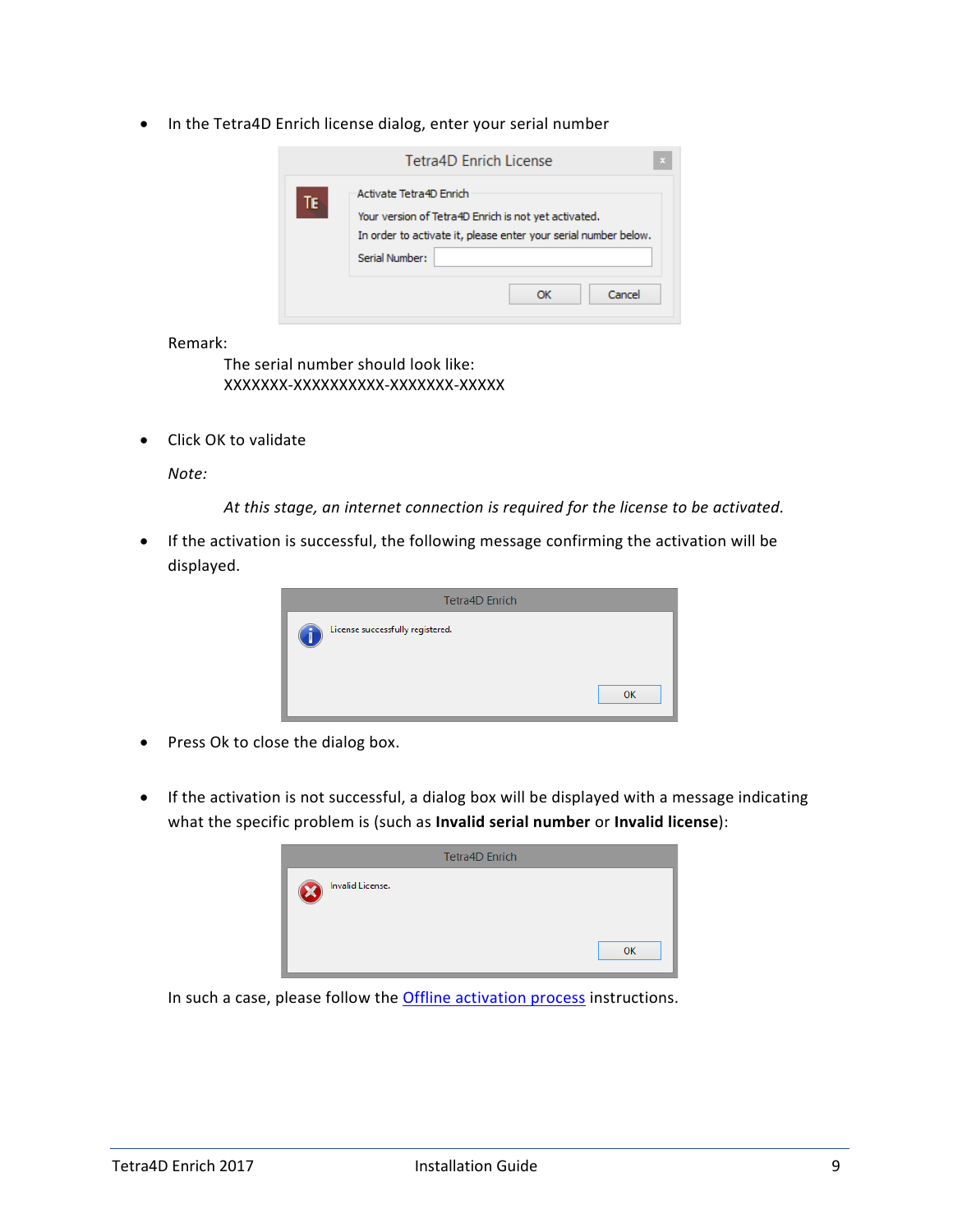#### <span id="page-10-0"></span>**License Activation: Offline**

To access to the offline activation dialog:

- Start Acrobat Pro
- Click on the top menu **Tetra4D Converter > License Manager** to access to the Tetra4D License Manager

| $\overline{\Phi}$                   | <b>Software Registration Utility</b>                                                                                                                                                                                                                                          |                               |         |                     |
|-------------------------------------|-------------------------------------------------------------------------------------------------------------------------------------------------------------------------------------------------------------------------------------------------------------------------------|-------------------------------|---------|---------------------|
|                                     | Registered products will appear in the list below. To license a product, select it<br>in the list below and click the Activate button. You will need your serial number to<br>activate the product.                                                                           |                               |         |                     |
|                                     | Activation requires an active connection to the Internet. If no Internet connection is available,<br>you can activate using the offline mode. This will create a license request file that you will need<br>to send to support in order to receive a license activation file. |                               |         |                     |
| <b>Product Name</b>                 | Serial Number                                                                                                                                                                                                                                                                 | <b>Status</b>                 | Version | Activate            |
| Tetra4D Converter<br>Tetra4D Enrich | None                                                                                                                                                                                                                                                                          | None<br>Trial - 28 Days Remai | 2016    | Import License File |
|                                     |                                                                                                                                                                                                                                                                               |                               |         | <b>Deactivate</b>   |
|                                     |                                                                                                                                                                                                                                                                               |                               |         | Exit                |
|                                     |                                                                                                                                                                                                                                                                               |                               |         |                     |

*Notes:*

- *The license manager is only accessible in the Tetra4D Converter top menu*
- *The Tetra4D License Manager tool lists:*
	- o *The installed Tetra4D products*
	- o *The Serial number currently used for each product*
		- *Your serial number if the product has been activated*
		- *A generic "trial" serial number if the product is in trial mode*
	- o *The status of each product (Trial mode, registered…)*
	- o *The version of each product*
- Select the **Tetra4D Enrich** product

*Note:*

• *Installing Tetra4D Enrich product also installs Tetra4D Converter product.*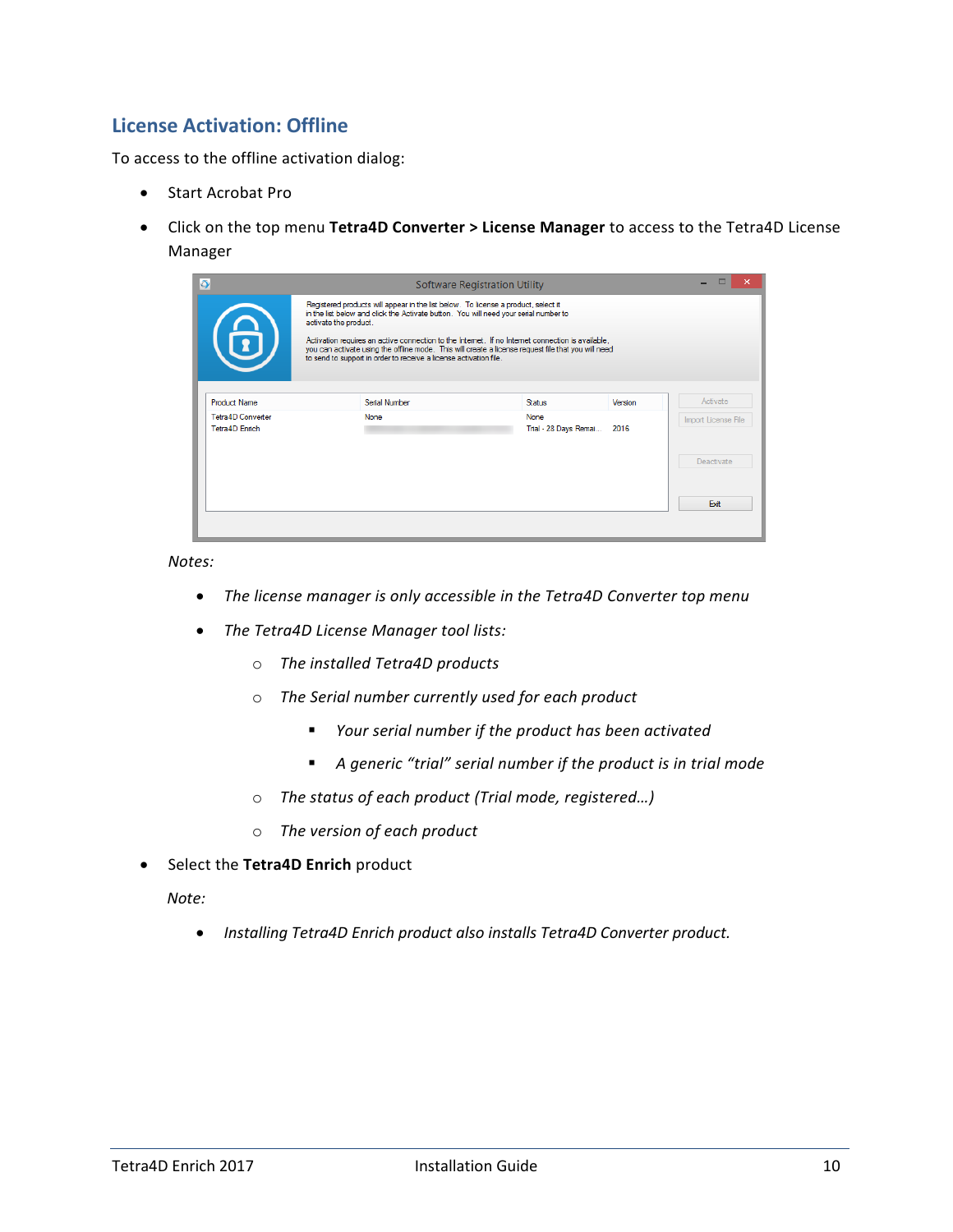• Click on **Activate**

| $\overline{\mathbf{Q}}$ |                       |                                                                                                                                                                                                                                                 | <b>Software Registration Utility</b>                                                                                                                                                                     |         |                     |
|-------------------------|-----------------------|-------------------------------------------------------------------------------------------------------------------------------------------------------------------------------------------------------------------------------------------------|----------------------------------------------------------------------------------------------------------------------------------------------------------------------------------------------------------|---------|---------------------|
| 6                       | activate the product. | Registered products will appear in the list below. To license a product, select it<br>in the list below and click the Activate button. You will need your serial number to<br>to send to support in order to receive a license activation file. | Activation requires an active connection to the Internet. If no Internet connection is available.<br>you can activate using the offline mode. This will create a license request file that you will need |         |                     |
| <b>Product Name</b>     |                       | Serial Number                                                                                                                                                                                                                                   | Status                                                                                                                                                                                                   | Version | Activate            |
| Tetra4D Converter       |                       | None                                                                                                                                                                                                                                            | None                                                                                                                                                                                                     |         | Import License File |
| Tetra4D Enrich          |                       |                                                                                                                                                                                                                                                 | Trial - 28 Days Remai                                                                                                                                                                                    | 2016    |                     |
|                         |                       |                                                                                                                                                                                                                                                 |                                                                                                                                                                                                          |         | Deactivate          |
|                         |                       |                                                                                                                                                                                                                                                 |                                                                                                                                                                                                          |         | Exit                |
|                         |                       |                                                                                                                                                                                                                                                 |                                                                                                                                                                                                          |         |                     |

• Input your serial number

| <b>Enter Serial Number</b>                  | x  |
|---------------------------------------------|----|
| Enter your serial number below to activate. |    |
| <b>Activate Online</b><br>Activate Offline  |    |
|                                             | .: |

- Click on **Activate Offline**
- Save the Offline\_activation\_ XXXXXXX-XXXXXXXXXXXXXXXXXXXXXXX \_macAddress.req file generated by the license manager

| ٥                                                                                                                               |                           | Save a license request           |                  | ×                       |
|---------------------------------------------------------------------------------------------------------------------------------|---------------------------|----------------------------------|------------------|-------------------------|
| $\odot$<br>b.                                                                                                                   | This PC > Documents       | Ċ<br>v                           | Search Documents | ρ                       |
| Organize $\blacktriangledown$<br>New folder                                                                                     |                           |                                  | ⊪ →              |                         |
| <b>X</b> Favorites<br>Desktop<br>Downloads<br>lń.<br><b>Recent places</b><br><b>R</b> Homegroup<br>This PC<br><b>Cu</b> Network | Name                      | Ä<br>No items match your search. | Date modified    | <b>Type</b>             |
|                                                                                                                                 | $\langle$                 |                                  |                  | $\mathcal{P}$           |
| File name:<br>Save as type:                                                                                                     | <b>Offline Activation</b> |                                  |                  | .req<br>v<br>v          |
| <b>Hide Folders</b>                                                                                                             |                           |                                  | Save             | Cancel<br>$\mathcal{M}$ |

• Send the Offline\_activation\_ XXXXXXX-XXXXXXXXXX-XXXXXX-XXXXX \_macAddress.req file to [support@tetra4d.com](mailto:support@tetra4d.com)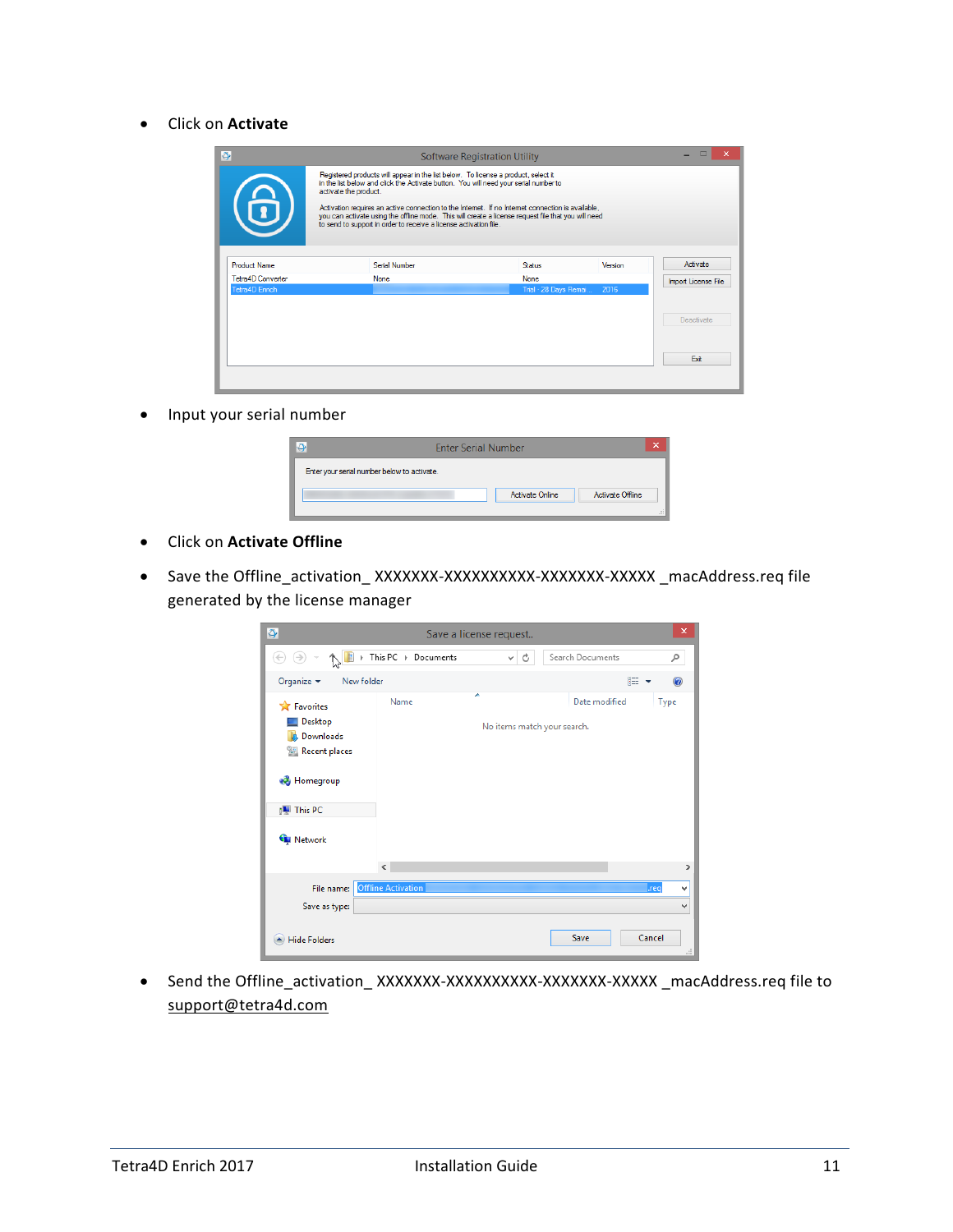• Our support staff will send a license file corresponding to the computer from which you issued the activation request.

Remark:

- o The file you will receive will be named as shown below:
	- XXXXXXX-XXXXXXXXXX-XXXXXXX-XXXXX \_macAddress
- Start Acrobat Pro
- Click on the top menu **Tetra4D Converter > License Manager** to access to the Tetra4D License manager
- Select the **Tetra4D Enrich** product

| $\overline{\mathbf{Q}}$ | <b>Software Registration Utility</b>                                                                                                                                                                                                                                          |                       |         |                     |  |  |
|-------------------------|-------------------------------------------------------------------------------------------------------------------------------------------------------------------------------------------------------------------------------------------------------------------------------|-----------------------|---------|---------------------|--|--|
|                         | Registered products will appear in the list below. To license a product, select it<br>in the list below and click the Activate button. You will need your serial number to<br>activate the product.                                                                           |                       |         |                     |  |  |
| 6                       | Activation requires an active connection to the Internet. If no Internet connection is available.<br>you can activate using the offline mode. This will create a license request file that you will need<br>to send to support in order to receive a license activation file. |                       |         |                     |  |  |
| <b>Product Name</b>     | Serial Number                                                                                                                                                                                                                                                                 | Status                | Version | Activate            |  |  |
| Tetra4D Converter       | None                                                                                                                                                                                                                                                                          | None                  |         | Import License File |  |  |
| Tetra4D Enrich          |                                                                                                                                                                                                                                                                               | Trial - 28 Days Remai | 2016    |                     |  |  |
|                         |                                                                                                                                                                                                                                                                               |                       |         | Deactivate          |  |  |
|                         |                                                                                                                                                                                                                                                                               |                       |         | Exit                |  |  |
|                         |                                                                                                                                                                                                                                                                               |                       |         |                     |  |  |

• Click on **Import License File**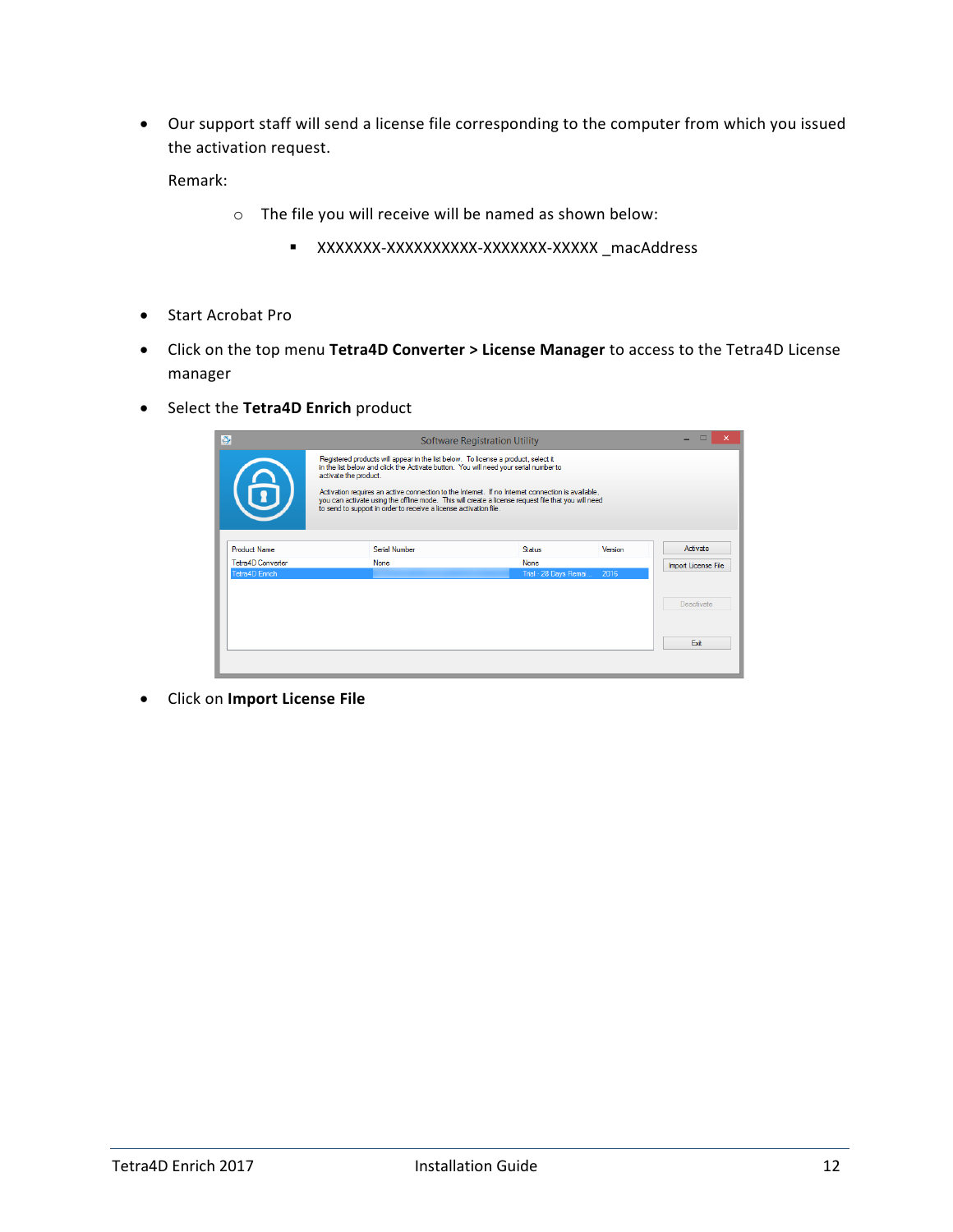• Select the .license file you received

| $\overline{\Phi}$                                               | Choose your license file |                          |                                        | $\boldsymbol{\mathsf{x}}$ |
|-----------------------------------------------------------------|--------------------------|--------------------------|----------------------------------------|---------------------------|
| Desktop ><br>$\rightarrow$<br>乔<br>$\left(\leftarrow$           |                          | Ċ<br>v                   | Search Desktop<br>۹                    |                           |
| Organize $\blacktriangleright$<br>New folder                    |                          |                          | 턃<br>0<br>Ш<br>$\overline{\mathbf{v}}$ |                           |
| <b>4 Favorites</b><br>Desktop<br>Downloghls                     | Homegroup                |                          |                                        |                           |
| <b>Recent places</b>                                            | Support                  |                          |                                        |                           |
| <b>B</b> Homegroup<br>$\triangleright$ [ $\blacksquare$ This PC | <b>This PC</b>           |                          |                                        |                           |
| <b>Exp</b> Network                                              | <b>Libraries</b>         |                          |                                        |                           |
|                                                                 | Network                  |                          |                                        |                           |
| File name:                                                      |                          | <b>License File</b><br>v | $\mathbf{v}$<br>Cancel<br>Open         |                           |
|                                                                 |                          |                          |                                        | $\mathbb{H}$              |

• Click **OK** to activate your license

| $\overline{\Phi}$                   |                                                                                                                                                                                                                                                                               | <b>Software Registration Utility</b> |         |                     |  |  |  |
|-------------------------------------|-------------------------------------------------------------------------------------------------------------------------------------------------------------------------------------------------------------------------------------------------------------------------------|--------------------------------------|---------|---------------------|--|--|--|
|                                     | Registered products will appear in the list below. To license a product, select it<br>in the list below and click the Activate button. You will need your serial number to<br>activate the product.                                                                           |                                      |         |                     |  |  |  |
| 6                                   | Activation requires an active connection to the Internet. If no Internet connection is available,<br>you can activate using the offline mode. This will create a license request file that you will need<br>to send to support in order to receive a license activation file. |                                      |         |                     |  |  |  |
| <b>Product Name</b>                 | Serial Number                                                                                                                                                                                                                                                                 | Status                               | Version | Activate            |  |  |  |
| Tetra4D Converter<br>Tetra4D Enrich | None                                                                                                                                                                                                                                                                          | None<br>Unlimited                    | 2016    | Import License File |  |  |  |
|                                     |                                                                                                                                                                                                                                                                               |                                      |         | <b>Deactivate</b>   |  |  |  |
|                                     |                                                                                                                                                                                                                                                                               |                                      |         | Exit                |  |  |  |
| License has been activated          |                                                                                                                                                                                                                                                                               |                                      |         |                     |  |  |  |

Remark:

A confirmation message is shown in the left bottom corner of the dialog box.

• Click **Exit** to close the window.

*Note:*

• *Even if the Tetra4D Converter license status is set to none, the product is activated by the Tetra4D Enrich license.*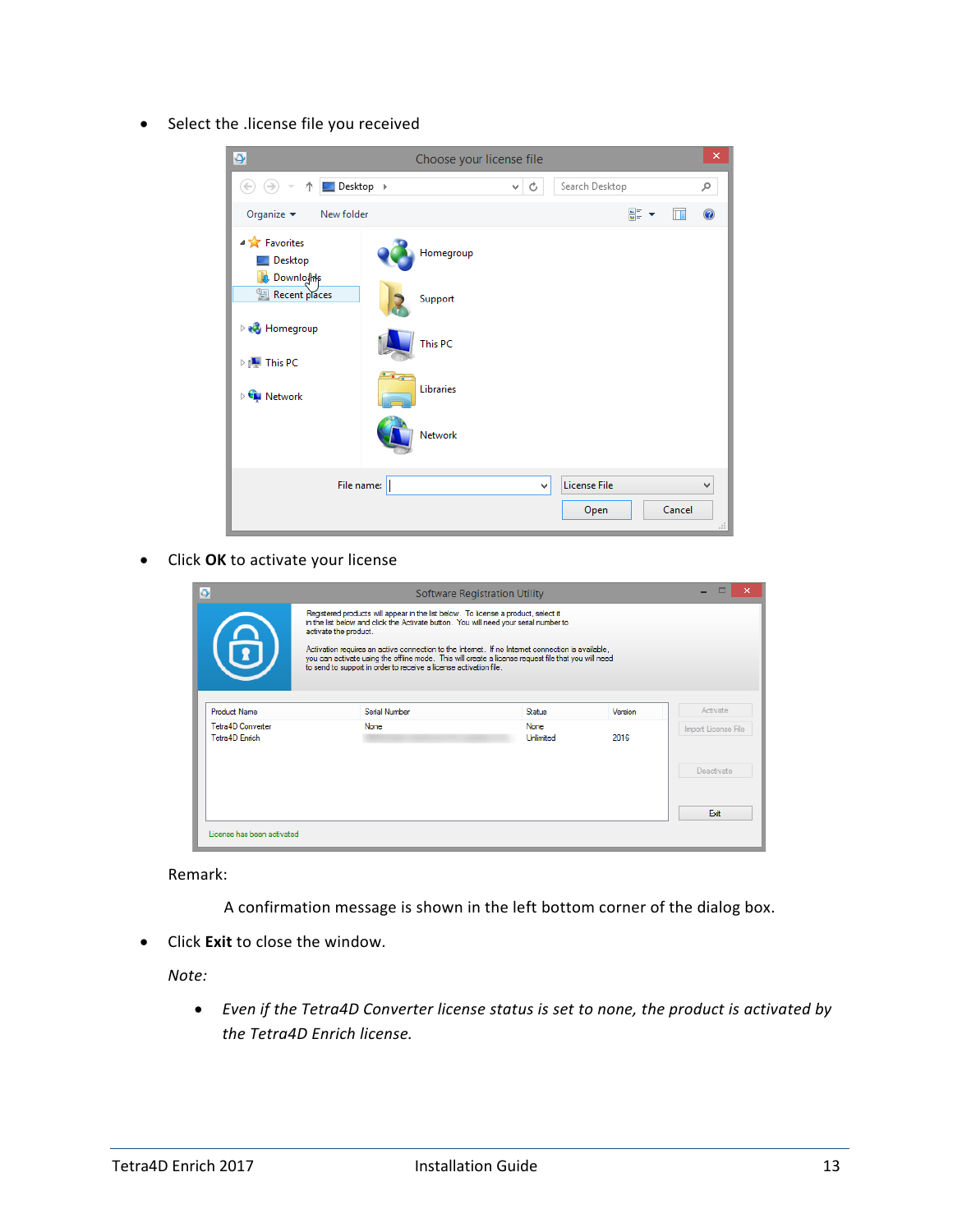#### <span id="page-14-0"></span>**Transfer of a license**

The below schema presents the process that must be followed to transfer a license from one computer to another one.

Remark:

If the computer where the product is licensed is no longer available (OS update, HDD failure, etc...), contact the support to execute the transfer.